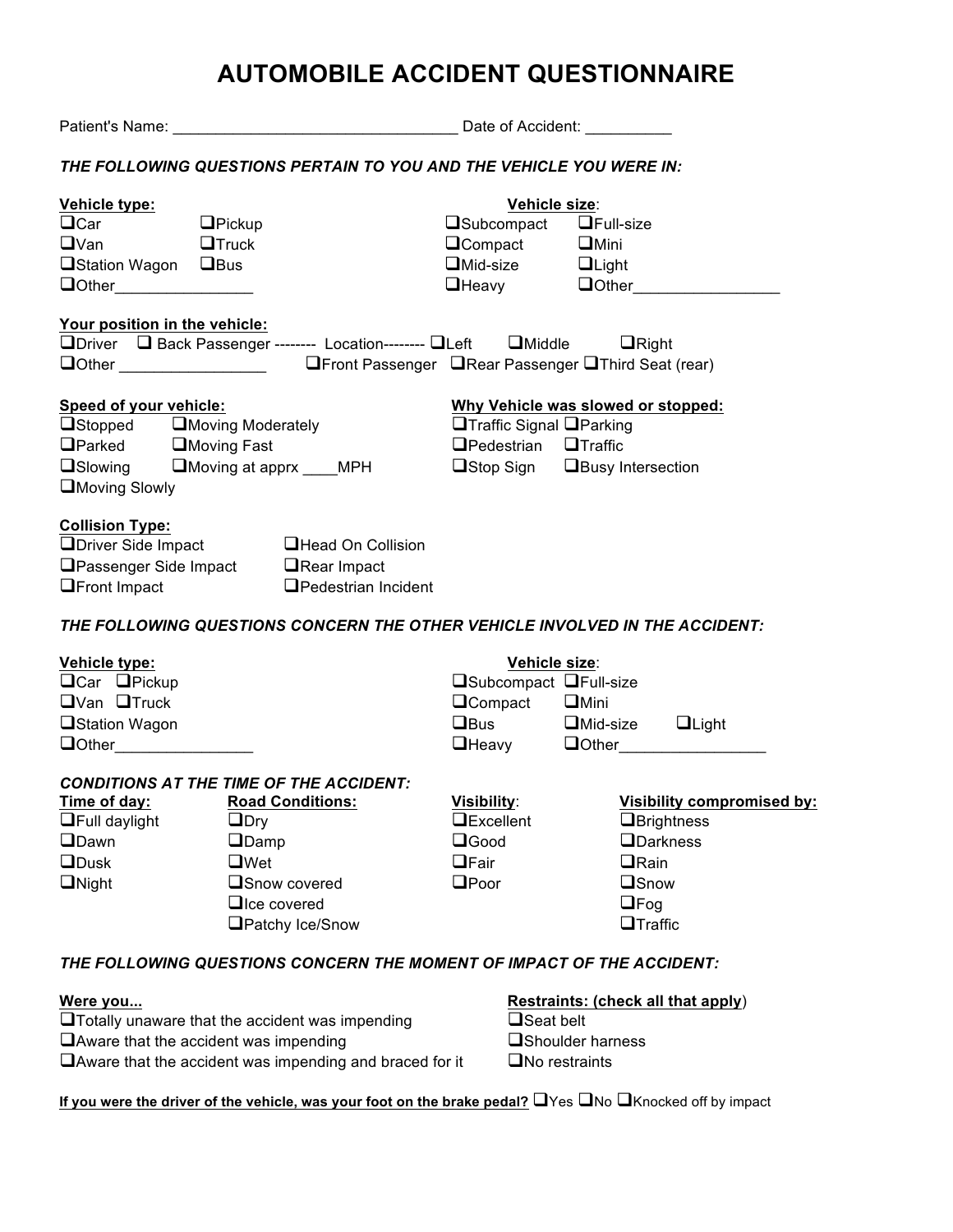$\Box$ Car not equipped with air bag  $\Box$ High position !Air bag deployed !Middle position  $\Box$  Air bag not deployed  $\Box$  Low position

### **Position of YOUR head at time of impact? Was your head thrown...?**

## **Position of Your body at time of impact?** Was your body thrown...?

- 
- 

### **Damage to vehicle YOU were in:** Citations:

 $\Box$ Incurred minimal damage  $\Box$ Incurred minimal damage □ Incurred moderate damage interval and DY ourself ■ Was totaled **I** Driver of other vehicle and the UN of the vehicle and the UN of structure and UN of sure and UN of sure and UN of sure and UN of sure and UN of sure and UN of sure and UN of sure and UN of sure and UN of  $\Box$ Not known

### **Was the air bag deployed**? **What position was YOUR headrest in?**

 $\Box$  Facing straight ahead  $\Box$  Backward and then forward **□Tilted forward 2 Example 2 Example 2 Forward then backward**  $\Box$ Rotated to the left  $\Box$ To the left  $\Box$ To the left then the right  $\Box$  Rotated to the right  $\Box$  To the right  $\Box$  To the right, then the left

**Example 2** Straight **1988 CONFIDENTIAL CONTRACT CONTRACT AND RESIDENT ATTACTMENT CONTRACT AND RESIDENT ACCOUNT CONTRACT AND RESIDENT ACCOUNT ACCOUNT ACCOUNT ACCOUNT ACCOUNT ACCOUNT ACCOUNT ACCOUNT ACCOUNT ACCOUNT ACCOUN □**Tilted forward **backward the struck of the struck of the Struck of Texas in Texas in Texas in Texas in Texas in Texas in Texas in Texas in Texas in Texas in Texas in Texas in Texas in Texas in Texas in Texas in Texas i**  $\Box$ Rotated to the left  $\Box$ To the left  $\Box$ To the left then the right  $\Box$ Rotated to the right  $\Box$ To the right  $\Box$ To the right  $\Box$ To the right, then the left  $\Box$  Across the vehicle  $\Box$  Outside the vehicle  $\Box$  Under the vehicle

 $\Box$ Incurred severe damage  $\Box$   $\Box$ Driver of vehicle patient was a passenger of

*AS A RESULT OF THE FORCE OF THE COLLISION, WHICH OBJECTS IN THE VEHICLE DID YOUR BODY STRIKE?*

# **Right Arm Torso**

!Steering wheel !Right door !Steering wheel !Right door **OLeft door Example 2 C** Backseat **C** Left door **C** Backseat

!Steering wheel !Right door !Steering wheel !Right door **OLeft door Example 2 C** Backseat **C** Left door **C** Backseat

- 
- 
- 
- **Head Left Arm** □ **I** Steering wheel **I** Right door **I** alsteering wheel I Right door !Dashboard !Left window !Dashboard !Left window **I** Windshield **EXECUTE:**  $\blacksquare$  **Right window**  $\blacksquare$  Windshield  $\blacksquare$  Right window !Armrest !Console !Armrest !Console **QHeadrest** 2 **CHEAD CONFIDUATE:** 2 **CHEAD CHEAD CHEAD CHEAD CHEAD CHEAD CHEAD CHEAD CHEAD CHEAD CHEAD CHEAD CHEAD CHEAD CHEAD CHEAD CHEAD CHEAD CHEAD CHEAD CHEAD CHEAD CHEAD**  $\Box$ Rear view mirror  $\Box$ Front seat  $\Box$ Rear view mirror  $\Box$ Front seat **OLeft door Example 2 C** Backseat **C** Left door **C** Backseat
	-

!Dashboard !Left window !Dashboard !Left window **I** Windshield **EXECUTE:**  $\blacksquare$  **Right window**  $\blacksquare$  Windshield  $\blacksquare$  Right window !Armrest !Console !Armrest !Console **QHeadrest** 2 **CHEAD CONFIDUATE:** 2 **CHEAD CHEAD CHEAD CHEAD CHEAD CHEAD CHEAD CHEAD CHEAD CHEAD CHEAD CHEAD CHEAD CHEAD CHEAD CHEAD CHEAD CHEAD CHEAD CHEAD CHEAD CHEAD CHEAD**  $\Box$ Rear view mirror  $\Box$ Front seat  $\Box$ Rear view mirror  $\Box$ Front seat

### **Left Leg Right Leg**

- **IDashboard ... ILeft window ... IDashboard ... ILeft window ... ILEFT WINDOW I** Windshield **EXECUTE:**  $\blacksquare$  **Right window**  $\blacksquare$  Windshield  $\blacksquare$  Right window !Armrest !Console !Armrest !Console  $\Box$ Headrest  $\Box$ Gear shift  $\Box$ Headrest  $\Box$ Gear shift  $\Box$ Rear view mirror  $\qquad \qquad \Box$ Front seat  $\qquad \qquad \Box$ Rear view mirror  $\qquad \Box$ Front seat
-